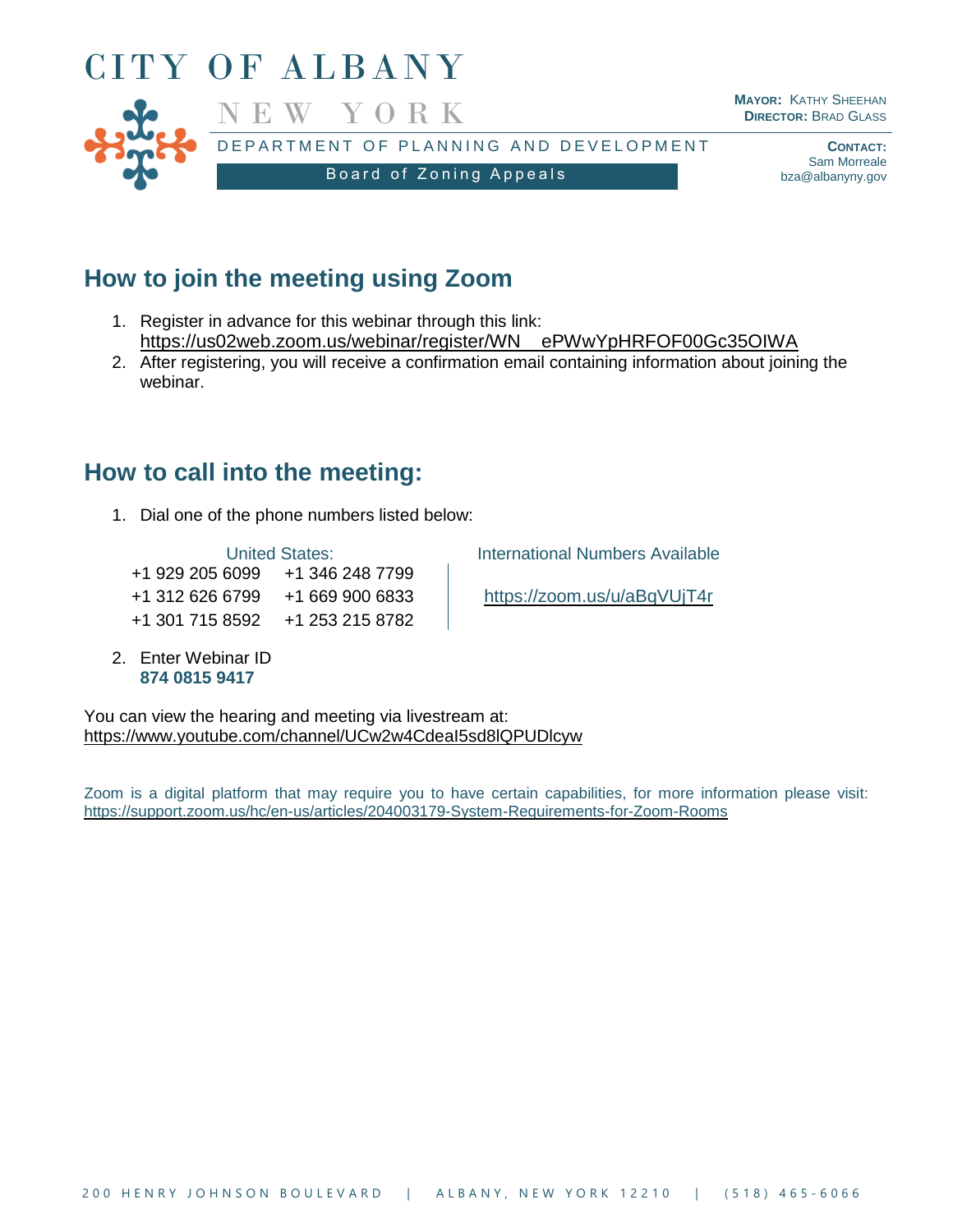### **Board of Zoning Appeals Public Workshop and Public Hearing**

Date: Wednesday March 16, 2022

Location: Zoom Webinar; YouTube Livestream

Time: 6:00PM

### **Public Workshop Agenda**

| <b>Project #00459</b>   |                                                                                                                                   |
|-------------------------|-----------------------------------------------------------------------------------------------------------------------------------|
| Application(s)          | AV #0100                                                                                                                          |
| <b>Property Address</b> | 40 Hopewell Street                                                                                                                |
| Applicant               | Saxton Sign Corp                                                                                                                  |
| <b>Zoning District</b>  | Residential, Single-Family, Medium Density (R-1M)                                                                                 |
| Proposal                | To allow for a 9 square foot freestanding sign where the maximum permitted is 6 square<br>feet.                                   |
| Requests                | Area Variance - Table 375-409.1 - to allow for a 9 square foot freestanding sign where<br>the maximum permitted is 6 square feet. |

### **Public Hearing Agenda**

| <b>Project #00424</b>   |                                                                                                                                                                                                                                                              |
|-------------------------|--------------------------------------------------------------------------------------------------------------------------------------------------------------------------------------------------------------------------------------------------------------|
| Application(s)          | AV #0079, AV #0092, AV #0093                                                                                                                                                                                                                                 |
| <b>Property Address</b> | 1053 Broadway                                                                                                                                                                                                                                                |
| Applicant               | Druthers Brewing Company II, Inc.                                                                                                                                                                                                                            |
| <b>Zoning District</b>  | Mixed-Use, Form-Based Warehouse (MU-FW)                                                                                                                                                                                                                      |
| Proposal                | Construction of a 13-foot wide, 110 foot long deck in the public right-of-way.                                                                                                                                                                               |
| Requests                | Rehearing of Area Variance - $\S375-402(1)(c)(vii)(G)(4)$ - to allow a front deck to extend<br>into the right-of-way or any easement in a Mixed-Use; Form-Based zoning district.                                                                             |
|                         | Area Variance - §375-402(2)(c)/Table 375-402.1- to allow for the construction of a front<br>porch, which is not permitted under the Mixed-Use Core frontage standards.                                                                                       |
|                         | Area Variance - $\S 375-402(2)(c)/Table 375-402.1$ - to allow for the porch to extend past<br>the front build-to zone under the Mixed-Use Core frontage standards.                                                                                           |
| <b>Project #00450</b>   |                                                                                                                                                                                                                                                              |
| Application(s)          | AV #0097, AV #0098, AV #0099                                                                                                                                                                                                                                 |
| <b>Property Address</b> | 276 Central Avenue                                                                                                                                                                                                                                           |
| Applicant               | North American Islamic Trust                                                                                                                                                                                                                                 |
| <b>Zoning District</b>  | Mixed-Use, Form-Based Central Avenue (MU-FC)                                                                                                                                                                                                                 |
| Proposal                | 1) Demolition and reconstruction of the existing front area of the building.<br>2) Extending the prayer hall, adding a water/RPZ room to first floor, adding a mechanical<br>room to the second floor, and adding an elevator and additional exit staircase. |